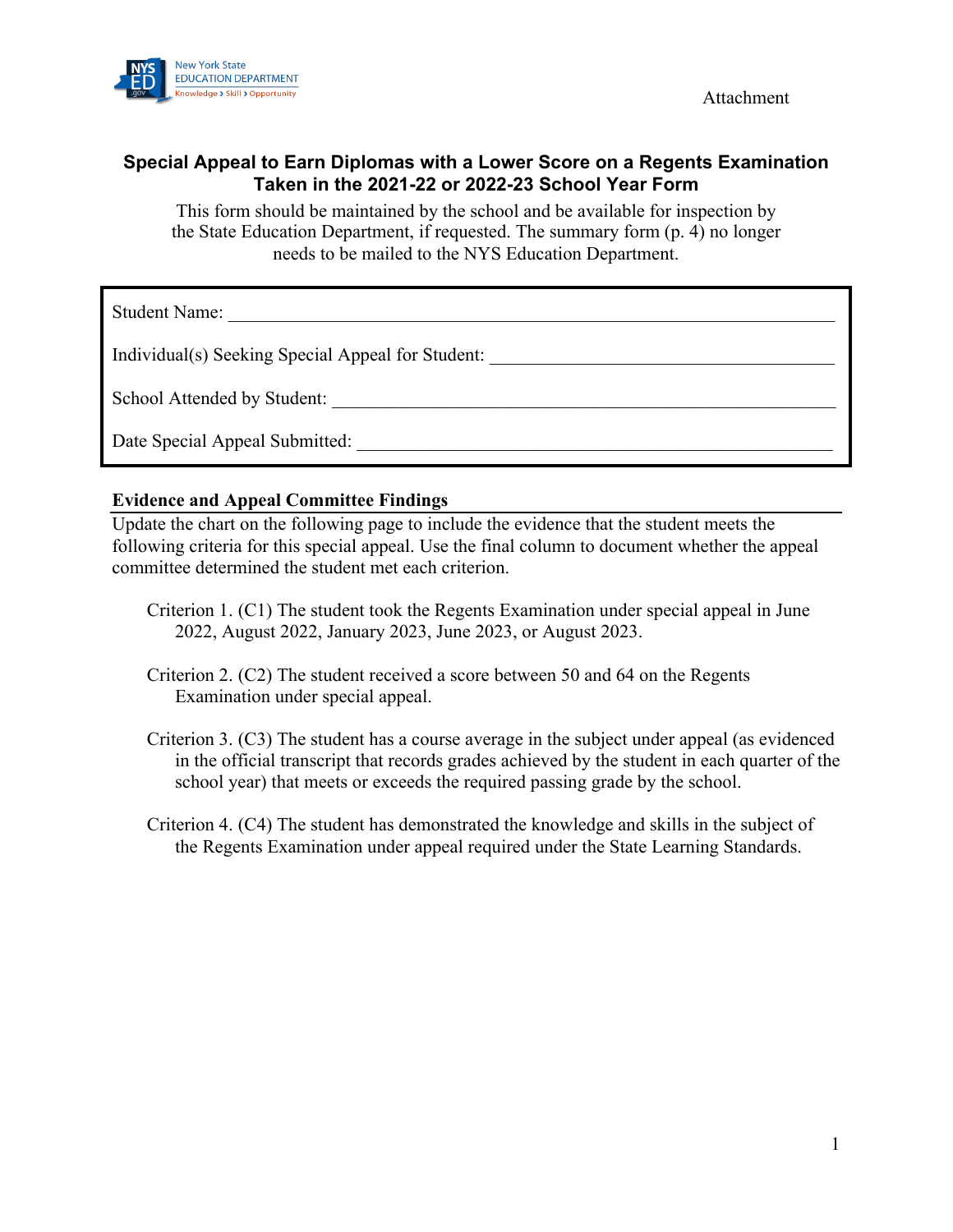

## Attachment

 $\overline{\phantom{0}}$ 

| Date<br>Regents<br>Exam Taken | Regents<br>Examination | Earned<br>Score on<br>Exam | Course<br>Average<br>in<br>Subject<br>Under<br>Appeal | School's<br>Required<br>Passing<br>Course<br>Grade | Criteria (Check each box to<br>indicate the appeal committee<br>determined the requirement was<br>met.) |
|-------------------------------|------------------------|----------------------------|-------------------------------------------------------|----------------------------------------------------|---------------------------------------------------------------------------------------------------------|
|                               |                        |                            |                                                       |                                                    | $Cl: \square$ $Cl: \square$ $Cl: \square$ $Cl: \square$                                                 |
|                               |                        |                            |                                                       |                                                    | $Cl: \square$ $Cl: \square$ $Cl: \square$ $Cl: \square$                                                 |
|                               |                        |                            |                                                       |                                                    | $Cl: \square$ $Cl: \square$ $Cl: \square$ $Cl: \square$                                                 |
|                               |                        |                            |                                                       |                                                    | $Cl: \square$ $Cl: \square$ $Cl: \square$ $Cl: \square$                                                 |
|                               |                        |                            |                                                       |                                                    | $Cl: \square$ $Cl: \square$ $Cl: \square$ $Cl: \square$                                                 |
|                               |                        |                            |                                                       |                                                    | $Cl: \square$ $Cl: \square$ $Cl: \square$ $Cl: \square$                                                 |
|                               |                        |                            |                                                       |                                                    | $Cl: \square$ $Cl: \square$ $Cl: \square$ $Cl: \square$                                                 |
|                               |                        |                            |                                                       |                                                    | $Cl: \square$ $Cl: \square$ $Cl: \square$ $Cl: \square$                                                 |

 $\overline{\phantom{a}}$ 

Ŧ

÷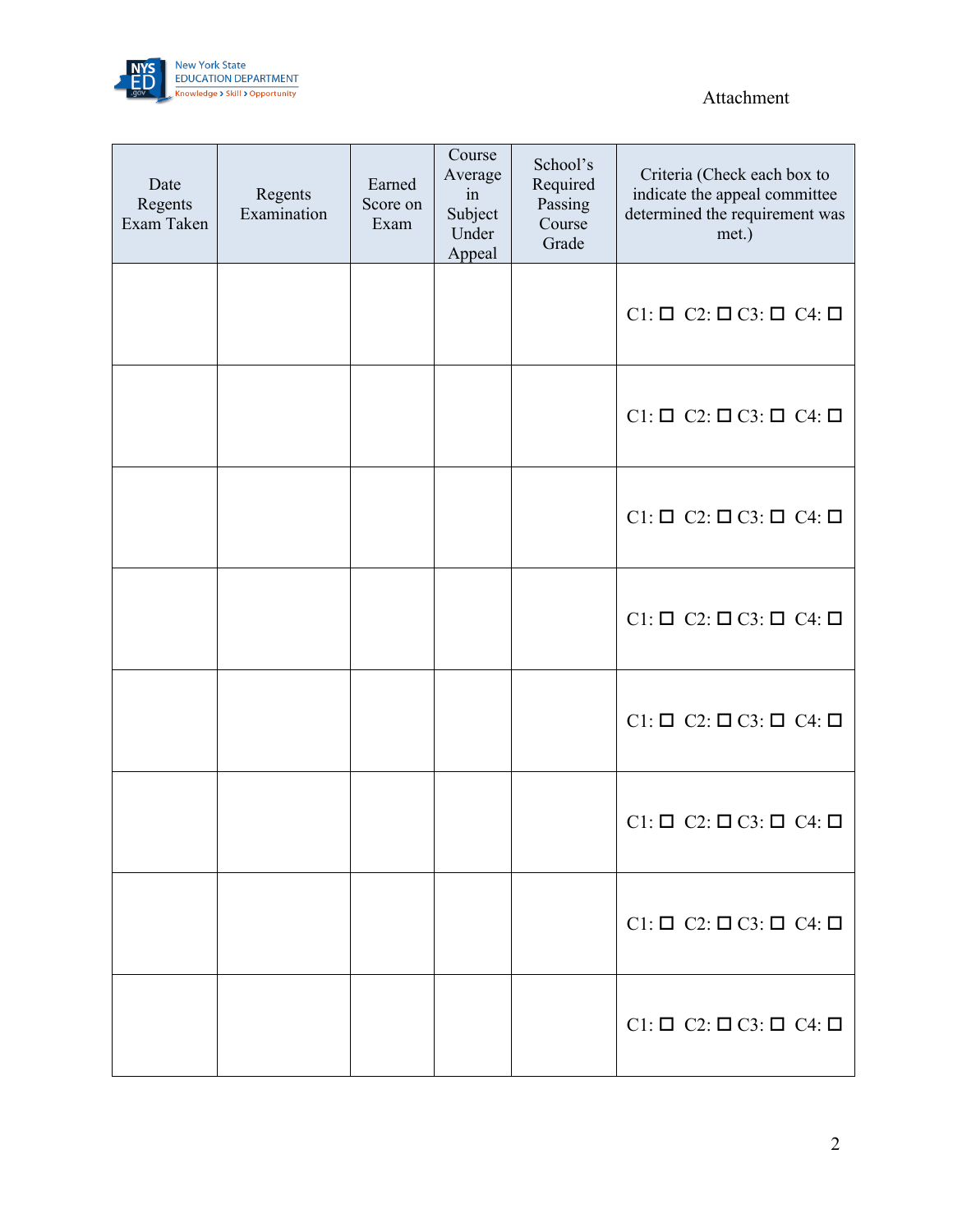

# **Committee Members and Recommendation**

| School Principal Contract Contract Contract Contract Contract Contract Contract Contract Contract Contract Contract Contract Contract Contract Contract Contract Contract Contract Contract Contract Contract Contract Contrac |  |  |  |  |  |  |  |
|--------------------------------------------------------------------------------------------------------------------------------------------------------------------------------------------------------------------------------|--|--|--|--|--|--|--|
| Administrator #2                                                                                                                                                                                                               |  |  |  |  |  |  |  |
|                                                                                                                                                                                                                                |  |  |  |  |  |  |  |
|                                                                                                                                                                                                                                |  |  |  |  |  |  |  |
|                                                                                                                                                                                                                                |  |  |  |  |  |  |  |
| The appeal committee recommends:                                                                                                                                                                                               |  |  |  |  |  |  |  |
| The student be allowed to apply a lower score toward a diploma, on the following<br>□<br><b>Regents Examination(s)</b>                                                                                                         |  |  |  |  |  |  |  |
| The student NOT be allowed to apply a lower score toward a diploma on the following<br><b>Regents Examination(s)</b>                                                                                                           |  |  |  |  |  |  |  |
| <b>Superintendent's Decision</b>                                                                                                                                                                                               |  |  |  |  |  |  |  |
| Appeal Granted:<br>$\square$ NO<br>$\Box$ YES<br>$\square$ Yes, but only for the Regents Examination(s) indicated above                                                                                                        |  |  |  |  |  |  |  |
| Name of School Superintendent (print)<br>Signature of School Superintendent                                                                                                                                                    |  |  |  |  |  |  |  |

Date:\_\_\_\_\_\_\_\_\_\_\_\_\_\_\_\_\_\_\_\_\_\_\_\_\_